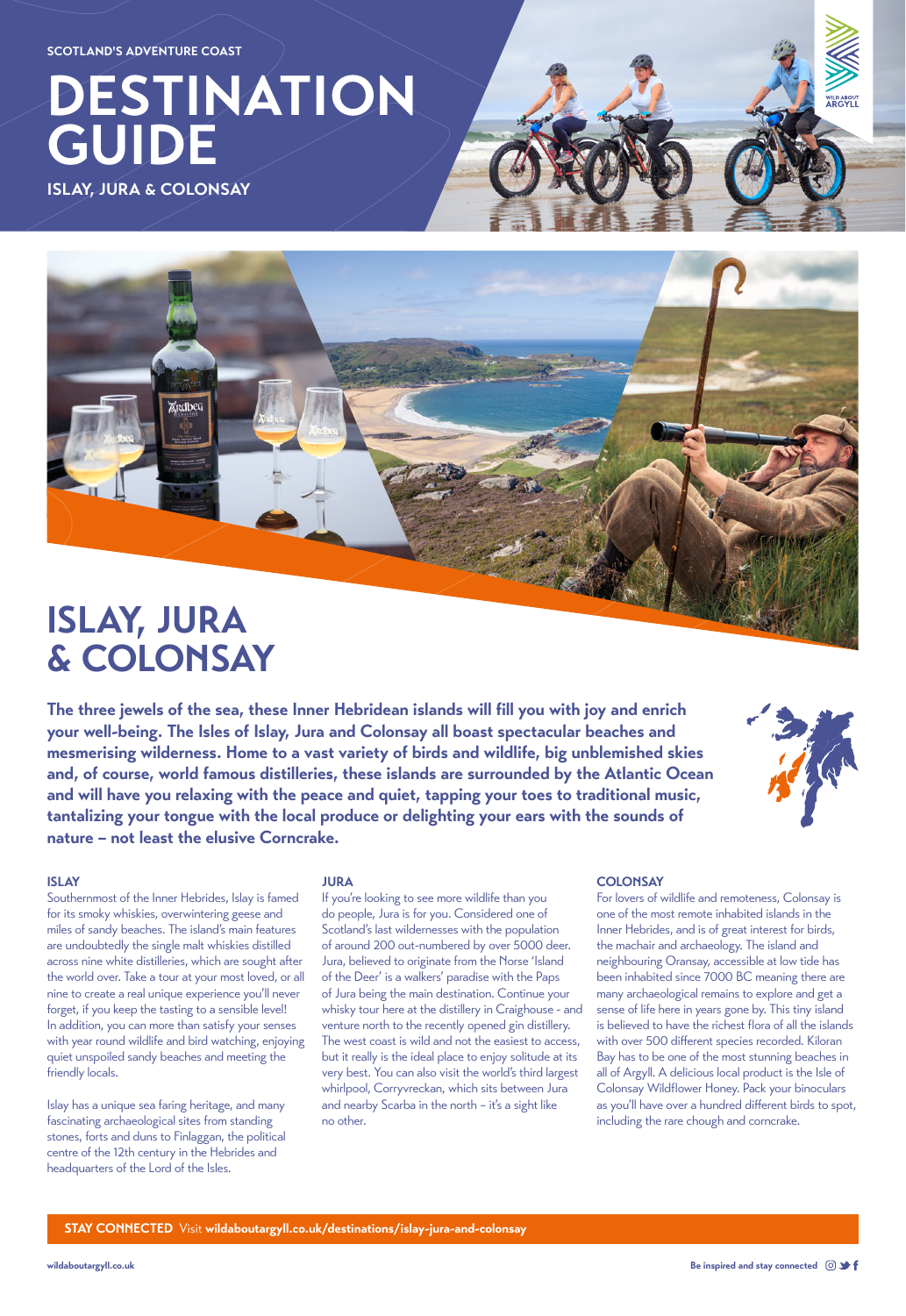### Go wild and plan your adventure at **wildaboutargyll.co.uk**

**@WildAboutArgyll #WildAboutArgyll #ScotlandsAdventureCoast**

### $@$   $\rightarrow$   $f$   $\Box$



### **STAY SOCIAL WITH US**

### **PLANNING YOUR JOURNEY**

Travel to and from Islay and Jura by bus or car to Kennacraig on the Kintyre peninsula and then the 2 hour ferry crossing. If travelling by car to Jura take the Islay ferry from Kennacraig (or Oban on certain days) before taking the short connecting ferry from Port Askaig across to Jura. If by foot, take the passenger only service from Tayvallich near Lochgilphead to Craighouse on Jura.

For Colonsay, drive, take the bus, or train to Oban for the ferry trip to this island.

You can even fly to Islay from Glasgow and to Islay and Colonsay from Oban.

**From Left to right. Ardbeg Distillery on Islay Kiloran Bay on Colonsay**

### Start your people powered adventure >

**Deerstalking on Jura Golf on the Machrie, Islay**

### **OFF THE BEATEN TRACK**

**Go the extra mile and visit some less well-known hidden gems and places. They are well-worth exploring to make the most of your post-lockdown trip.**

- Balnahard Beach
- **Oronsay Priory**

#### **ISLAY** • Big Strand Beach

- Islay Woollen Mill
- Kilchoman Parish Church and Military Cemetery
- Persabus Pottery
- The Oa and Loch Gruinart RSPB Reserves

#### **JURA**

- Ardlussa and Lussa Gin Distillery
- Barnhill where George Orwell wrote 1984
- Corran Sands



#### **ISLAY OUTDOORS**

[Gu](https://www.instagram.com/wildaboutargyll/)id[ed](https://twitter.com/wildaboutargyll) t[ou](https://www.facebook.com/wildaboutargyll)r[s o](https://www.youtube.com/channel/UCgEJa9LLZWI7s7tv0RMIlUw)n Islay including, [w](https://www.instagram.com/wildaboutargyll/)ild[lif](https://twitter.com/wildaboutargyll)e [w](https://www.facebook.com/wildaboutargyll)al[ks](https://www.youtube.com/channel/UCgEJa9LLZWI7s7tv0RMIlUw), fishing trips, birdwatching, peat-cutting, field sports and much more. **[Website >](https://www.islayoutdoors.com/) | [Email >](mailto:dj%40islayoutdoors.com?subject=) +44 (0) 1496 850 643 +44 (0) 7985 403 537**

### **ISLAY SEA ADVENTURES**

Wildlife, whirlpool and fishing tours and an unmissable onboard seafood dining experience! **[Book online >](https://islay-sea-adventures.co.uk/) | [Email >](mailto:info%40islay-sea-adventures.co.uk?subject=) +44 (0)1496 300129**

### **ISLAY GIN**

Sample some of the wonderful Isle of Islay Nerabus gins with

distillery owners Audrey and John. **[Website >](https://isleofislaygin.co.uk/) | [Email >](mailto:info%40isleofislaygin.com?subject=)**

**+44 (0)1496 810 111**

#### **BEN SHAKESPEARE PHOTOGRAPHY**

A fun Islay photoshoot experience with local photographer, Ben, to capture your holiday memories. **[Website >](https://benshakespeare.com/) | [Email >](mailto:https://benshakespeare.com/contact?subject=)**

### **COLONSAY**

### **EXPERIENCE IT ALL WITH THE LOCALS**

**Book for you, friends and family to get out and about for a memorable experience.** 

### **JURA BOAT TOURS**

Circumnavigate the Hebridean Isle of Jura, spot amazing marine wildlife and visit the Corryvreckan Whirlpool on this fun RIB tour. **[Email >](mailto:info%40juraboattours.co.uk?subject=) +44 (0)7976 280195**

### **LAGAVULIN DISTILLERY**

Enjoy a cask-strength tasting, a warehouse experience and distillery tours at this awardwinning distillery. **[Book online >](https://www.malts.com/en-row/distilleries/lagavulin/tours)**